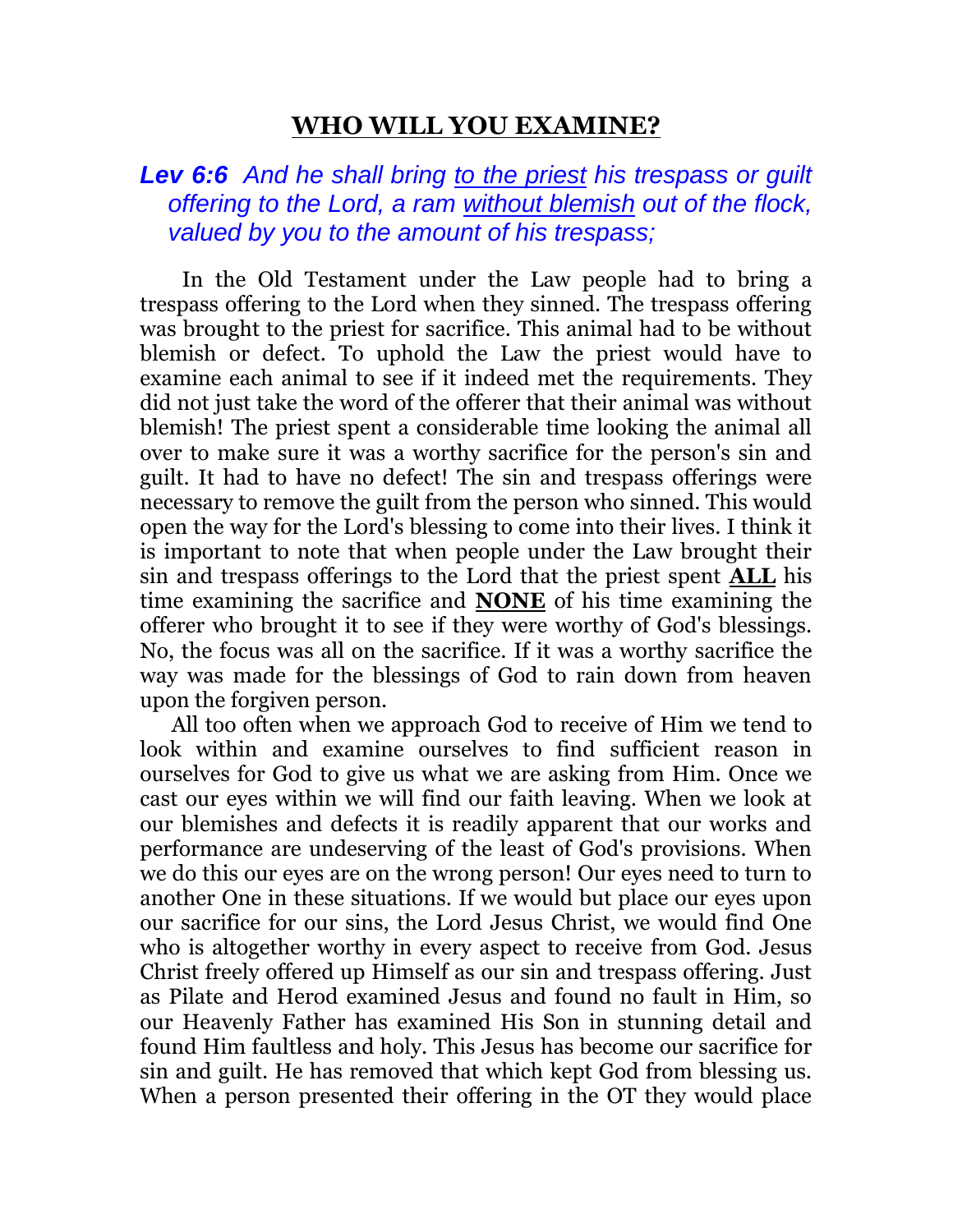their hands on the head of the animal and confess their sins onto the animal. Then the animal was killed. The sins of the person entered into the innocent sacrifice and the innocence of the animal came back upon the one offering the sacrifice. When Jesus died on the cross our sins went into Him. He bore our sins in His body on the tree. (1 Pet. 2:24) In return His innocence and righteousness came into us! We now are heirs of all the bounty of Heaven because of the perfections of our sacrifice. God sees our sacrifice and His blood when we approach Him. Who we examine in coming to God will determine what we will receive from Him. If we look within our faith will falter and we will not receive. Instead of looking at our life we should look at Christ's death! If we look to our sacrifice for sin, Jesus, and His worthiness given to us, then our faith will be strong to receive from God.

#### *Heb 12:2 looking unto Jesus, the author and finisher of our faith, who for the joy that was set before Him endured the cross, despising the shame, and has sat down at the right hand of the throne of God.*

 Looking at Jesus is the starting point for our faith and the place where it will grow and finally find its fulfillment and finish in receiving from God. Many are given to self introspection. They feel it is the only way to find what is wrong in their lives and to change. However the Word of God teaches us that when we look to Christ, who is the Word of God, then we are transformed into the same image, by the Spirit of God. (2 Cor. 3:18) Looking at Christ will cause us to be like Him! If our steady gaze is within ourselves we will get more of what we have- darkness and depression!

## *2Co 13:5 (Amp) Examine and test and evaluate your own selves to see whether you are holding to your faith and showing the proper fruits of it..*

 We are told by Paul that we are to examine ourselves but in what aspect are we do it? Are we to look for all the sin we can in our lives and try to find a shred of worthiness in our lives to merit God moving for us? NO! Paul says that we are to examine ourselves to see WHETHER WE ARE IN FAITH and see the fruits of it! There are several gauges to our faith to examine if we are in faith or not.